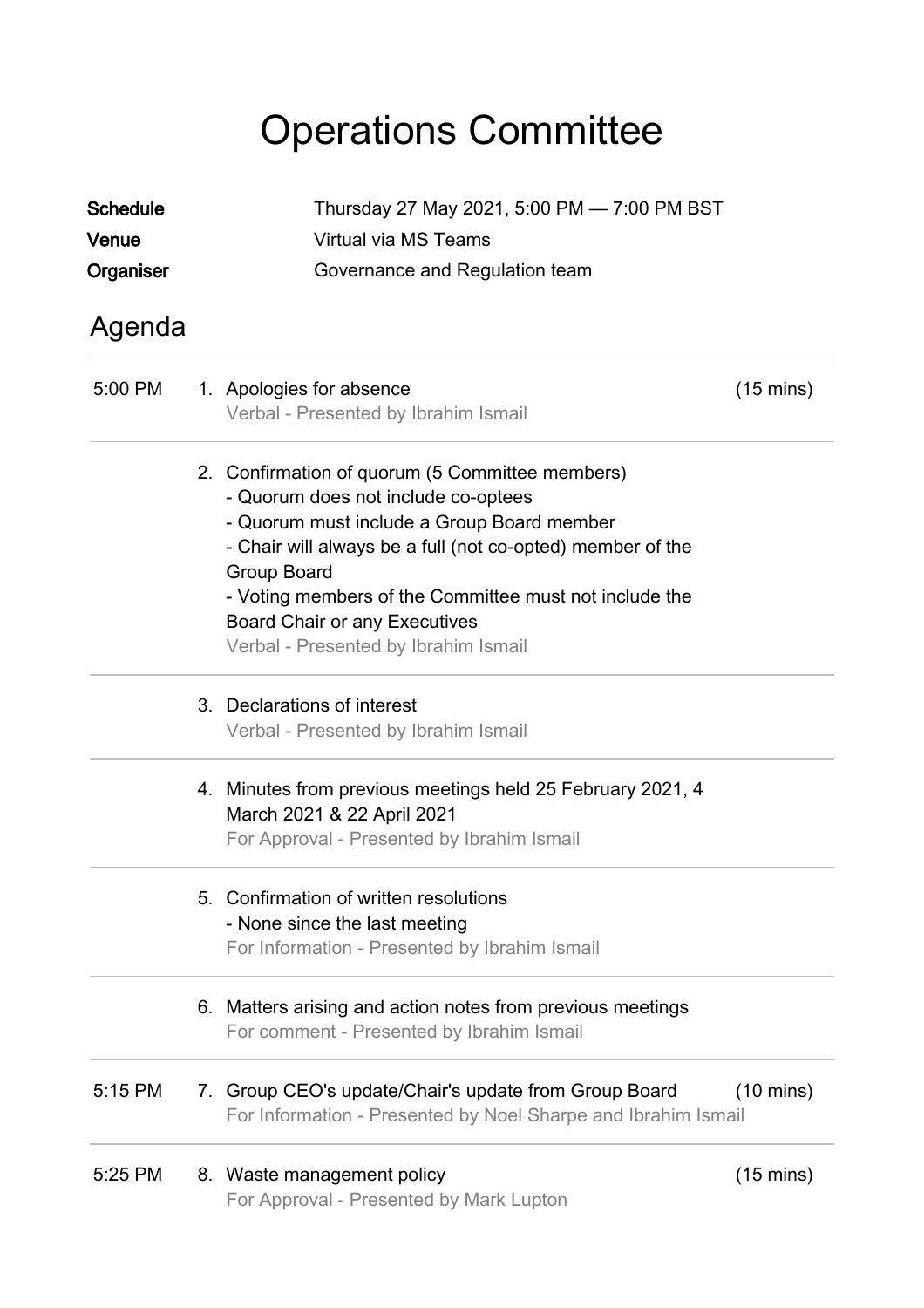| 5:40 PM | 9. Arboricultural policy<br>For Approval - Presented by Paul Cohen                                                                                                                                            | $(15 \text{ mins})$ |
|---------|---------------------------------------------------------------------------------------------------------------------------------------------------------------------------------------------------------------|---------------------|
| 5:55 PM | 10. Quarter 4 2020/21 Operations Committee performance<br>report<br>For comment - Presented by Caroline Fraser                                                                                                | $(30 \text{ mins})$ |
| 6:25 PM | 11. Remuneration / allowances for Board and Committee<br><b>Members and Scrutiny Groups</b><br>For comment - Presented by Tina Cunliffe                                                                       | $(10 \text{ mins})$ |
| 6:35 PM | 12. Operations Committee effectiveness of governance action<br>log<br>For comment - Presented by Tina Cunliffe                                                                                                | $(5 \text{ mins})$  |
| 6:40 PM | 13. Operations Committee annual report to Board<br>For Approval - Presented by Ibrahim Ismail                                                                                                                 | $(5 \text{ mins})$  |
| 6:45 PM | 14. Update on Scrutiny<br>For Information - Presented by Tracey Bailey                                                                                                                                        | $(10 \text{ mins})$ |
| 6:55 PM | 15. Forward planning timetable<br>For comment - Presented by Melanie Cooper                                                                                                                                   | $(5 \text{ mins})$  |
|         | 16. Any other business<br>Verbal - Presented by Ibrahim Ismail                                                                                                                                                |                     |
|         | 17. Any new risks identified and assurance provided to<br>members from agenda items to share with Group Board<br>Verbal - Presented by Ibrahim Ismail                                                         |                     |
|         | 18. Reports for presenting to Group Board<br>- Operations Committee feedback report to Group Board<br>- Quarter 4, 2020/21 Operations Committee performance<br>report<br>Verbal - Presented by Ibrahim Ismail |                     |
|         | 10 Key messages to communicate to Committees                                                                                                                                                                  |                     |

19. Key messages to communicate to Committees/ subsidiaries/ staff